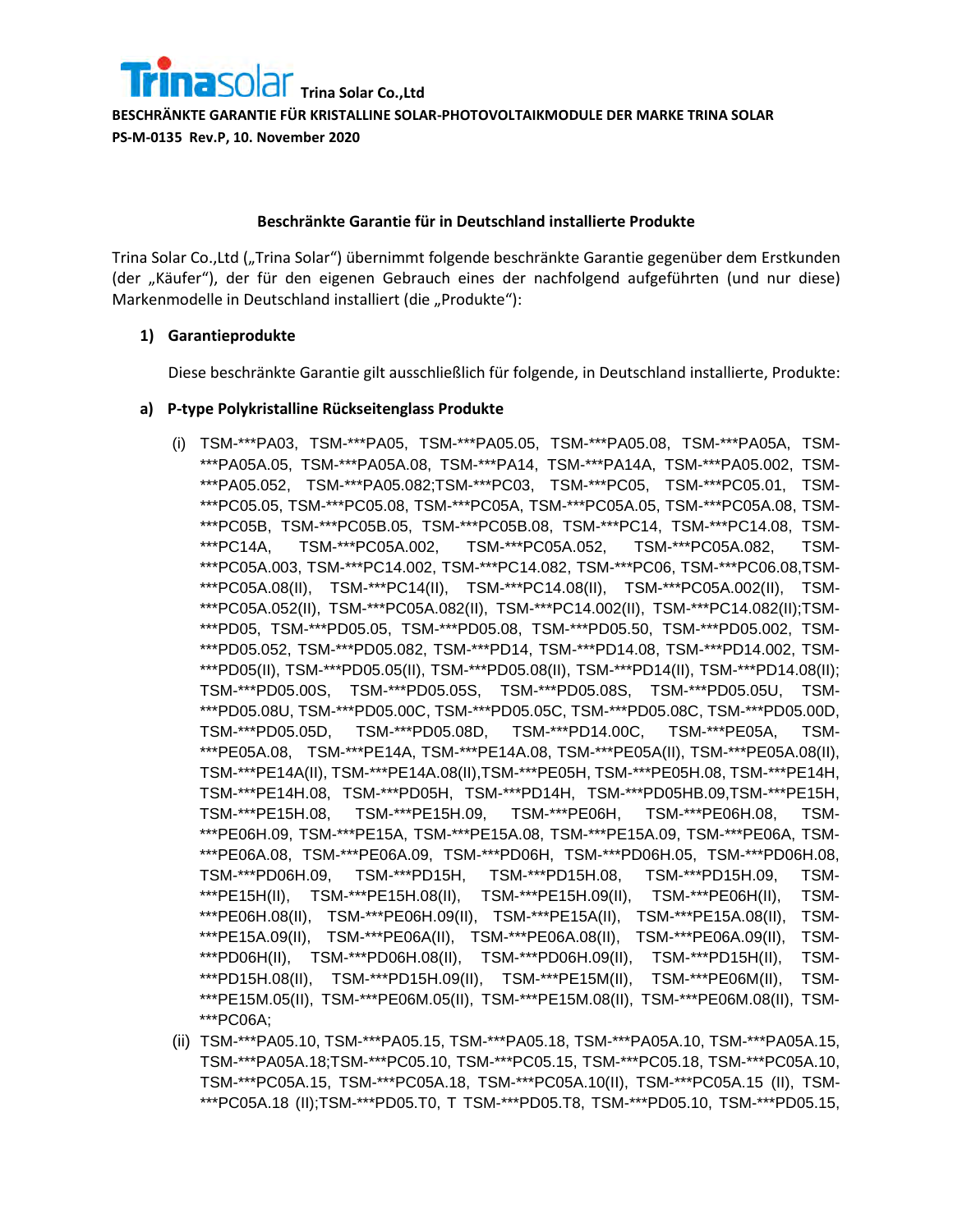TSM-\*\*\*PD05.18, TSM-\*\*\*PD14.T0, TSM-\*\*\*PD14.T8, TSM-\*\*\*PD14.10, TSM-\*\*\*PD14.15, TSM-\*\*\*PD14.18, TSM-\*\*\*PD05.T0(II), TSM-\*\*\*PD05.T8(II), TSM-\*\*\*PD14.T0(II), TSM- \*\*\*PD14.T8(II); TSM-\*\*\*PE05A.T0, TSM-\*\*\*PE05A.T8, TSM-\*\*\*PE05A.T9, TSM- \*\*\*PE14A.T0, TSM-\*\*\*PE14A.T8, TSM-\*\*\*PE14A.T9, TSM-\*\*\*PE14B.T0, TSM-\*\*\*PE14B.T8, TSM-\*\*\*PE14B.T9, TSM-\*\*\*PE14B.T0(II), TSM-\*\*\*PE14B.T8(II), TSM-\*\*\*PE14B.T9(II), TSM- \*\*\*PE14HB.T0, TSM-\*\*\*PE14HB.T8, TSM-\*\*\*PE14HB.T9, TSM-\*\*\*PE14HB.T0(II), TSM- \*\*\*PE14HB.T8(II), TSM-\*\*\*PE14HB.T9(II), TSM-\*\*\*PE05A.T0(II), TSM-\*\*\*PE05A.T8(II), TSM- \*\*\*PE05A.T9(II), TSM-\*\*\*PE14A.T0(II), TSM-\*\*\*PE14A.T8(II), TSM-\*\*\*PE14A.T9(II), TSM- \*\*\*PE05H.T0, TSM-\*\*\*PE05H.T8, TSM-\*\*\*PE05H.T9, TSM-\*\*\*PE05H.T0(II), TSM- \*\*\*PE05H.T8(II), TSM-\*\*\*PE05H.T9(II), TSM-\*\*\*PE14H.T0, TSM-\*\*\*PE14H.T8, TSM- \*\*\*PD05H.T0, TSM-\*\*\*PD05H.T8, TSM-\*\*\*PD14H.T0, TSM-\*\*\*PD14H.T8, TSM- \*\*\*PD05HB.T9, TSM-\*\*\*PE15H.T0, TSM-\*\*\*PE15H.T8, TSM-\*\*\*PE15H.T9, TSM- \*\*\*PE06H.T0, TSM-\*\*\*PE06H.T8, TSM-\*\*\*PE06H.T9, TSM-\*\*\*PE06H.T0(II), TSM- \*\*\*PE06H.T8(II), TSM-\*\*\*PE06H.T9(II), TSM-\*\*\*PE15A.T0, TSM-\*\*\*PE15A.T8, TSM- \*\*\*PE15A.T9, TSM-\*\*\*PE06A.T0, TSM-\*\*\*PE06A.T0, TSM-\*\*\*PE06A.T8, TSM-\*\*\*PE06A.T9, TSM-\*\*\*PD06H.T0, TSM-\*\*\*PD06H.T8, TSM-\*\*\*PD06H.T9, TSM-\*\*\*PD15H.T0, TSM- \*\*\*PD15H.T8, TSM-\*\*\*PD15H.T9, TSM-\*\*\*PE15H.T0(II), TSM-\*\*\*PE15H.T8(II), TSM- \*\*\*PE15H.T9(II), TSM-\*\*\*PE06H.T0(II), TSM-\*\*\*PE06H.T8(II), TSM-\*\*\*PE06H.T9(II), TSM- \*\*\*PE15A.T0(II), TSM-\*\*\*PE15A.T8(II), TSM-\*\*\*PE15A.T9(II), TSM-\*\*\*PE06A.T0(II), TSM- \*\*\*PE06A.T8(II), TSM-\*\*\*PE06A.T9(II), TSM-\*\*\*PD06H.T0(II), TSM-\*\*\*PD06H.T8(II), TSM- \*\*\*PD06H.T9(II), TSM-\*\*\*PD15H.T0(II), TSM-\*\*\*PD15H.T8(II), TSM-\*\*\*PD15H.T9(II), TSM- \*\*\*PE15M.T0(II), TSM-\*\*\*PE06M.T0(II), TSM-\*\*\*PE15M.T8(II), TSM-\*\*\*PE06M.T8(II), TSM- \*\*\*PE15M.T9(II), TSM-\*\*\*PE06M.T9(II), TSM-\*\*\*PE15B.T0, TSM-\*\*\*PE15B.T8, TSM- \*\*\*PE15B.T9, TSM-\*\*\*PE15B.T0(II), TSM-\*\*\*PE15B.T8(II), TSM-\*\*\*PE15B.T9(II), TSM- \*\*\*PE15HB.T0, TSM-\*\*\*PE15HB.T8, TSM-\*\*\*PE15HB.T9, TSM-\*\*\*PE15HB.T0(II), TSM- \*\*\*PE15HB.T8(II), TSM-\*\*\*PE15HB.T9(II).

## **b) P-type Monokristalline PERC Rückseitenglass Produkte**

(i) TSM-\*\*\*DA01, TSM-\*\*\*DA01.05, TSM-\*\*\*DA01A, TSM-\*\*\*DA01A.05, TSM-\*\*\*DA01A.08, TSM- \*\*\*DA03, TSM-\*\*\*DA05, TSM- \*\*\*DA01A.002, TSM-\*\*\*DA01A.052, TSM- \*\*\*DA01A.082;TSM-\*\*\*DC01, TSM-\*\*\*DC01.01, TSM-\*\*\*DC01.05, TSM-\*\*\*DC01A, TSM- \*\*\*DC01A.05, TSM-DC01A.08, TSM-\*\*\*DC03, TSM-\*\*\*DC05, TSM-\*\*\*DC80, TSM- \*\*\*DC80.08, TSM-\*\*\*DC01A.002, TSM-\*\*\*DC01A.052, TSM-\*\*\*DC01A.082, TSM-\*\*\*DC05A, TSM-\*\*\*DC05A.05, TSM-\*\*\*DC05A.08, TSM-\*\*\*DC05A.002, TSM-\*\*\*DC05A.052, TSM\*\*\*DC05A.082; TSM-\*\*\*DC06, TSM- \*\*\*DC06.08, TSM-\*\*\*DC03A(II), TSM- \*\*\*DC03A.05(II), TSM-\*\*\*DC03A.08(II), TSM-\*\*\*DC05A(II), TSM-\*\*\*DC05A.05(II), TSM- \*\*\*DC05A.08(II), TSM-\*\*\*DC05A.002(II), TSM-\*\*\*DC05A.052(II), TSM- \*\*\*DC05A.082(II), TSM-\*\*\*DC06.08(II);TSM-\*\*\*DD05A(II), TSM-\*\*\*DD05A.05(II), TSM-\*\*\*DD05A.08(II), TSM- \*\*\*DD14A(II), TSM-\*\*\*DD14A.08(II), TSM-\*\*\*DD05A.052(II), TSM-\*\*\*DD05A.082(II), TSM- \*\*\*DD05A.05S(II), TSM-\*\*\*DD05A.08S(II), TSM-\*\*\*DD05A.05U(II), TSM-\*\*\*DD05A.08U(II), TSM-\*\*\*DE05A (II), TSM-\*\*\*DE05A.08(II), TSM-\*\*\*DE14A(II), TSM-\*\*\*DE14A.08(II),TSM- \*\*\*DE05H(II), TSM-\*\*\*DE05H.08(II), TSM-\*\*\*DE14H(II), TSM-\*\*\*DE14H.08(II), TSM- \*\*\*DD05H(II), TSM-\*\*\*DD14H(II);TSM-\*\*\*DE06H(II), TSM-\*\*\*DE06H.08(II), TSM- \*\*\*DE06H.09(II), TSM-\*\*\*DE06M(II), TSM-\*\*\*DE06M.09(II), TSM-\*\*\*DE15H(II), TSM- \*\*\*DE15H.08(II), TSM-\*\*\*DE15H.09(II), TSM-\*\*\*DE15M(II), TSM-\*\*\*DE15M.08(II), TSM-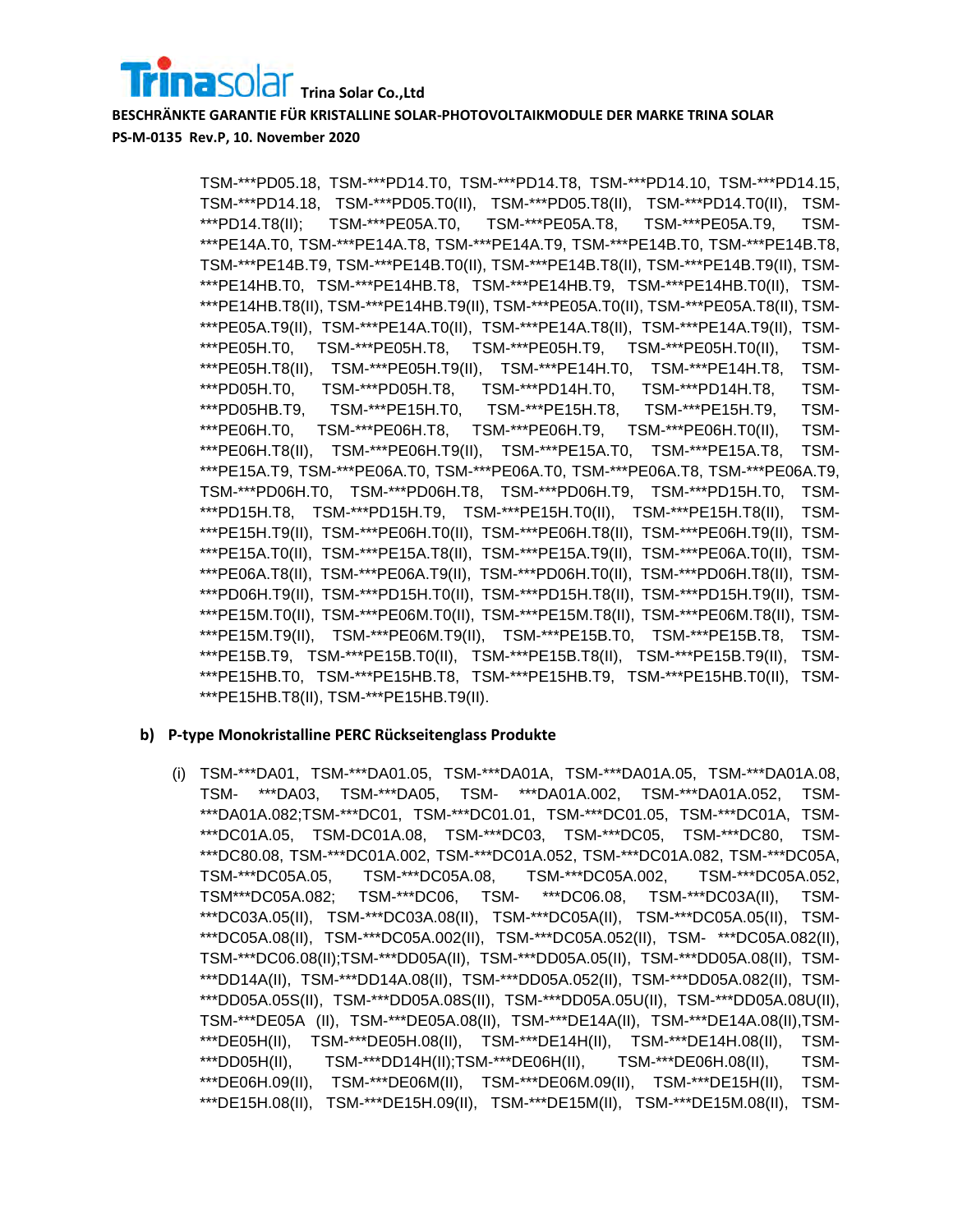\*\*\*DE15M.09(II), TSM-\*\*\*DE06A(II), TSM-\*\*\*DE06A.08(II), TSM-\*\*\*DE06A.09(II), TSM- \*\*\*DE15A(II), TSM-\*\*\*DE15A.08(II), TSM-\*\*\*DE15A.09(II), TSM-\*\*\*DD15M (II), TSM- \*\*\*DD15M.08 (II), TSM-\*\*\*DD15M.09 (II), TSM-\*\*\*DD06M (II), TSM-\*\*\*DD06H (II), TSM.\*\*\*DD06H.05 (II), TSM-\*\*\*DD06H.08 (II), TSM-\*\*\*DD15H (II), TSM-\*\*\*DD15H.05 (II), TSM-\*\*\*DD15H.08 (II);

- (ii) TSM-\*\*\*DA01A.10, TM-\*\*\*DA01A.15, TSM-\*\*\*DA01A.18, TSM-\*\*\*DC01A.10, TSM- \*\*\*DC01A.15, TSM-\*\*\*DC01A.18, TSM-\*\*\*DD05A.T0(II), TSM-\*\*\*DD05A.T8(II), TSM- \*\*\*DD14A.T0(II), TSM-\*\*\*DD14A.T8(II), TSM-\*\*\*DE05A.T0(II), TSM-\*\*\*DE05A.T8(II), TSM- \*\*\*DE05A.T9(II), TSM-\*\*\*DE14A.T0(II), TSM-\*\*\*DE14A.T8(II), TSM-\*\*\*DE14A.T9(II), TSM- \*\*\*DE14B.T0(II), TSM-\*\*\*DE14B.T8(II), TSM-\*\*\*DE14B.T9(II),TSM-\*\*\*DE05H.T0(II), TSM- \*\*\*DE05H.T8(II), TSM-\*\*\*DE14H.T0(II), TSM-\*\*\*DE14H.T8(II), TSM-\*\*\*DE14H.T9(II), TSM- \*\*\*DD05H.T0(II), TSM-\*\*\*DD05H.T8(II), TSM-\*\*\*DD14H.T0(II), TSM-\*\*\*DD14H.T8(II),TSM- \*\*\*DE06H.T0(II), TSM-\*\*\*DE06H.T8(II), TSM-\*\*\*DE06H.T9(II), TSM-\*\*\*DE06H.18(II),TSM- \*\*\*DE06M.T0(II), TSM-\*\*\*DE06M.T8(II), TSM-\*\*\*DE06M.T9(II),TSM-\*\*\*DD06M.T8(II), TSM- \*\*\*DE15H.T0(II), TSM-\*\*\*DE15H.T8(II), TSM-\*\*\*DE15H.T9(II), TSM-\*\*\*DE15M.T0(II), TSM- \*\*\*DE15M.T8(II), TSM-\*\*\*DE15M.T9(II), TSM-\*\*\*DE06A.T0(II), TSM-\*\*\*DE06A.T8(II), TSM- \*\*\*DE06A.T9(II), TSM-\*\*\*DE15A.T0(II), TSM-\*\*\*DE15A.T8(II), TSM-\*\*\*DE15A.T9(II), TSM- \*\*\*DE15B.T0(II), TSM-\*\*\*DE15B.T8(II), TSM-\*\*\*DE15B.T9(II), TSM-\*\*\*DD15M.T0(II), TSM- \*\*\*DD15M.T8(II), TSM-\*\*\*DD15M.T9(II), TSM-\*\*\*DD06M.18(II), TSM-\*\*\*DD06M.T0(II), TSM- \*\*\*DD06M.T8(II), TSM-\*\*\*DD06M.T9(II), TSM-\*\*\*DD06H.T0(II), TSM-\*\*\*DD06H.T9(II), TSM- \*\*\*DD06H.T8(II), TSM-\*\*\*DD06H.18(II), TSM-\*\*\*DD06A.T0(II), TSM-\*\*\*DD06A.T8(II), TSM- \*\*\*DD06A.T9(II), TSM-\*\*\*DD15A.T0(II), TSM-\*\*\*DD15A.T8(II), TSM-\*\*\*DD15A.T9(II);
- (iii) TSM-\*\*\*DD06M.05(II), TSM-\*\*\*DE06M.05(II),TSM-\*\*\*DE06X.05(II), TSM-\*\*\*DD06X.05(II), TSM-\*\*\*DE09.05, TSM-\*\*\*DD09.05;
- (iv) TSM-\*\*\*DE08M(II), TSM-\*\*\*DD08M(II), TSM-\*\*\*DE17M(II), TSM-\*\*\*DD17M(II), TSM- \*\*\*DE17M.08(II), TSM-\*\*\*DD17M.08(II), TSM-\*\*\*DE18M(II) , TSM-\*\*\*DD18M(II), TSM- \*\*\*DE18M.08(II) , TSM-\*\*\*DD18M.08(II); TSM-\*\*\*DE21, TSM-\*\*\* DE21.08, TSM-\*\*\*DD21, TSM-\*\*\*DD21.08, TSM-\*\*\* DE19, TSM-\*\*\* DE19.08, TSM-\*\*\*DD19, TSM-\*\*\*DD19.08, TSM- \*\*\*DE20, TSM-\*\*\* DE20.08, TSM-\*\*\* DD20, TSM-\*\*\*DD20.08, TSM-\*\*\* DE18, TSM-\*\*\* DE18.08, TSM-\*\*\*DD18, TSM-\*\*\*DD18.08 , TSM-\*\*\*DD09, TSM-\*\*\*DE15V(II), TSM-\*\*\*DE09, TSM-\*\*\*DE15MB(II), TSM-\*\*\*DE171H, TSM-\*\*\*DC082H;
- (v) TSM-\*\*\*DE08M.T0(II), TSM-\*\*\*DE17M.T0(II), TSM-\*\*\*DD08M.T0(II), TSM-\*\*\*DD17M.T0(II), TSM-\*\*\*DE08M.T8(II), TSM-\*\*\*DE17M.T8(II), TSM-\*\*\*DD08M.T8(II), TSM-\*\*\*DD17M.T8(II), TSM-\*\*\*DE18M.T0(II) , TSM-\*\*\*DD18M.T0(II), TSM-\*\*\*DE18M.T8(II) , TSM-\*\*\*DD18M.T8(II);
- (vi) TSM-\*\*\*DE06XC.08(II), TSM-\*\*\*DD06XC.08(II), TSM-\*\*\*DE09.08, TSM-\*\*\*DD09.08, TSM- \*\*\*DD08M.08(II), TSM-\*\*\*DE08M.08(II), TSM-\*\*\*DD06M.08(II), TSM-\*\*\*DE06M.08(II).

#### **c) P-type Polykristalline Duomax Produkte**

(i) TSM-\*\*\*PDG5, TSM-\*\*\*PDG5.07, TSM-\*\*\*PDG5.50, TSM-\*\*\*PEG5, TSM-\*\*\*PEG5.07, TSM- \*\*\*PEG5.50, TSM-\*\*\*PEG14, TSM-\*\*\*PEG14(II), TSM-\*\*\*PEG40.40, TSM-\*\*\*PEG40.47, TSM-\*\*\*PEG40.07,TSM-\*\*\*PEG5.40, TSM-\*\*\*PEG5.47, TSM-\*\*\*PEG14.40, TSM- \*\*\*PEG14.47, TSM-\*\*\*PEG5H, TSM-\*\*\*PEG14H, TSM-\*\*\*PEG5H.40,TSM-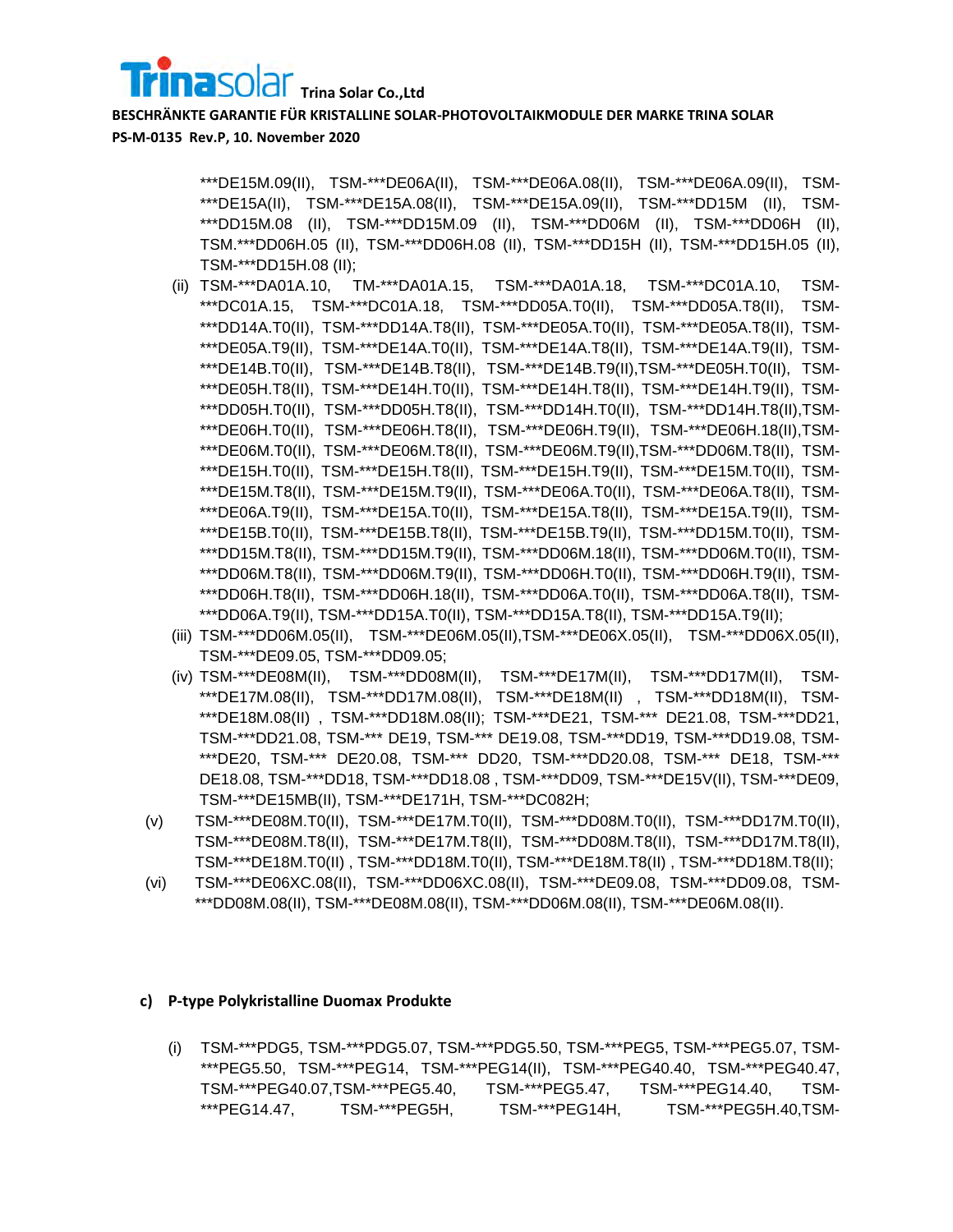

\*\*\*PEG5H.07,TSM-\*\*\*PEG5H.47,TSM-\*\*\*PEG14H.40,TSM-\*\*PEG14H.07,TSM- \*\*\*PEG14H.47, TSM-\*\*\*PEG5H(II),TSM-\*\*\*PEG5H.40(II), TSM-\*\*\*PEG5H.07(II),TSM- \*\*\*PEG5H.47(II), TSM-\*\*\*PEG14H(II), TSM-\*\*\*PEG14H.40(II), TSM-\*\*\*PEG14H.07(II), TSM- \*\*\*PEG14H.47(II), TSM-\*\*\*PEG15H, TSM-\*\*\*PEG15, TSM-\*\*\*PEG15H(II), TSM- \*\*\*PEG15(II), TSM-\*\*\*PEG6H, TSM-\*\*\*PEG6, TSM-\*\*\*PEG6(II), TSM-\*\*\*PEG15M (II), TSM- \*\*\*PEG6M (II);

(ii) TSM-\*\*\*PEG5.20, TSM-\*\*\*PEG5.27, TSM-\*\*\*PEG14.20, TSM-\*\*PEG5H.20, TSM- \*\*\*PEG5H.27, TSM-\*\*\*PEG14H.20,TSM-\*\*\*PEG14H.27, TSM-\*\*\*PEG5H.20(II),TSM- \*\*\*PEG5H.27(II), TSM-\*\*\*PEG14H.20(II), TSM-\*\*\*PEG14H.27((II), TSM-\*\*\*PEG15H.20, TSM-\*\*\*PEG15.20, TSM-\*\*\*PEG15H.20(II), TSM-\*\*\*PEG15.20(II), TSM-\*\*\*PEG6H.20, TSM- \*\*\*PEG6.20, TSM-\*\*\*PEG6.20(II).

## **d) P-Type Monokristalline PERC Duomax Produkte**

- i) TSM-\*\*\*DEG40.07(II),TSM-\*\*\*DEG5(II),TSM-\*\*\*DEG5.07(II),TSM-\*\*\*DEG14(II),TSM- \*\*DEG14.07(II), TSM-\*\*\*DEG40.47(II), TSM-\*\*\*DEG5.40(II), TSM-\*\*\*DEG5.47(II), TSM- \*\*\*DEG14.40(II), TSM-\*\*\*DEG14.47(II), TSM-\*\*\*DEG5H(II), TSM-\*\*\*DEG14H(II), TSM- \*\*\*DEG5H(II), TSM-\*\*\* DEG5H.40(II), TSM-\*\*\*DEG5H.07(II), TSM-\*\*\*DEG5H.47(II), TSM- \*\*\*DEG14H(II), TSM-\*\*\*DEG14H.40(II), TSM-\*\*\*DEG14H.07(II), TSM-\*\*\*DEG14H.47(II), TSM-\*\*\*DEG6H(II), TSM-\*\*\*DEG6M(II), TSM-\*\*\*DDG6M(II), TSM-\*\*\*DEG15H(II), TSM- \*\*\*DEG15M(II), TSM-\*\*\*DDG6H(II), TSM-\*\*\*DEG6(II), TSM-\*\*\*DEG15(II);
- ii) TSM-\*\*\*DEG14.20(II), TSM-\*\*\*DEG5.20(II),TSM-\*\*\*DEG5.27(II), TSM-\*\*\*DEG5H.20(II), TSM-\*\*\*DEG5H.27(II), TSM-\*\*\* DEG14H.20(II), TSM-\*\*\*DEG14H.27(II), TSM- \*\*\*DEG6H.20(II), TSM-\*\*\*DEG6M.20(II), TSM-\*\*\*DEG15H.20(II), TSM-\*\*\*DEG15M.20(II), TSM-\*\*\*DDG6M.20(II), TSM-\*\*\*DDG6H.20(II), TSM-\*\*\*DEG6.20(II), TSM-\*\*\*DEG15.20(II);
- iii) TSM-\*\*\*DEG8M.20(II), TSM-\*\*\*DEG17M.20 (II), TSM-\*\*\*DEG18M.20 (II).

## **e) P-Type Monokristalline Duomax Twin Produkte**

- (i) TSM-\*\*\*DEG5C.07(II), TSM-\*\*\*DEG14C.07(II), TSM-\*\*\*DEG5C(II), TSM-\*\*\*DEG14C(II), TSM-\*\*\*DEG5HC(II), TSM-\*\*\*DEG5HC.07(II), TSM-\*\*\*DEG14HC(II), TSM-\*\*\* DEG14HC.07(II), TSM-\*\*\*DEG15HC(II), TSM-\*\*\*DEG15MC(II), TSM-\*\*\*DEG6HC(II), TSM- \*\*\*DEG6MC(II), TSM-\*\*\*DEG15C(II), TSM-\*\*\*DEG15C.07(II);
- (ii) TSM-\*\*\*DEG5C.27(II), TSM-\*\*\*DEG14C.27(II), TSM-\*\*\*DEG5C.20(II), TSM- \*\*\*DEG14C.20(II), TSM-\*\*\*DEG5HC.20(II), TSM-\*\*\*DEG5HC.27(II), TSM- \*\*\*DEG14HC.20(II), TSM-\*\*\*DEG14HC.27(II), TSM-\*\*\*DEG15HC.20(II), TSM- \*\*\*DEG15MC.20(II), TSM-\*\*\*DEG6HC.20(II), TSM-\*\*\*DEG6MC.20(II), TSM-\*\*\*DEG6C.20(II), TSM-\*\*\*DEG6C.20(II), TSM-\*\*\*DEG15C(II), TSM-\*\*\*DEG15C.20(II), TSM- \*\*\*DEG15MC.27(II);
- (iii) TSM-\*\*\*DEG8MC.20 (II),TSM-\*\*\*DEG17MC.20(II) , TSM-\*\*\*DEG18MC.20 (II); TSM-\*\*\* DEG21C.20, TSM-\*\*\*DEG21C.28, TSM-\*\*\*DDG21C.20, TSM-\*\*\*DDG21C.28, TSM- \*\*\*DEG19C.20, TSM-\*\*\* DEG19C.28, TSM-\*\*\*DDG19C.20, TSM-\*\*\*DDG19C.28, TSM-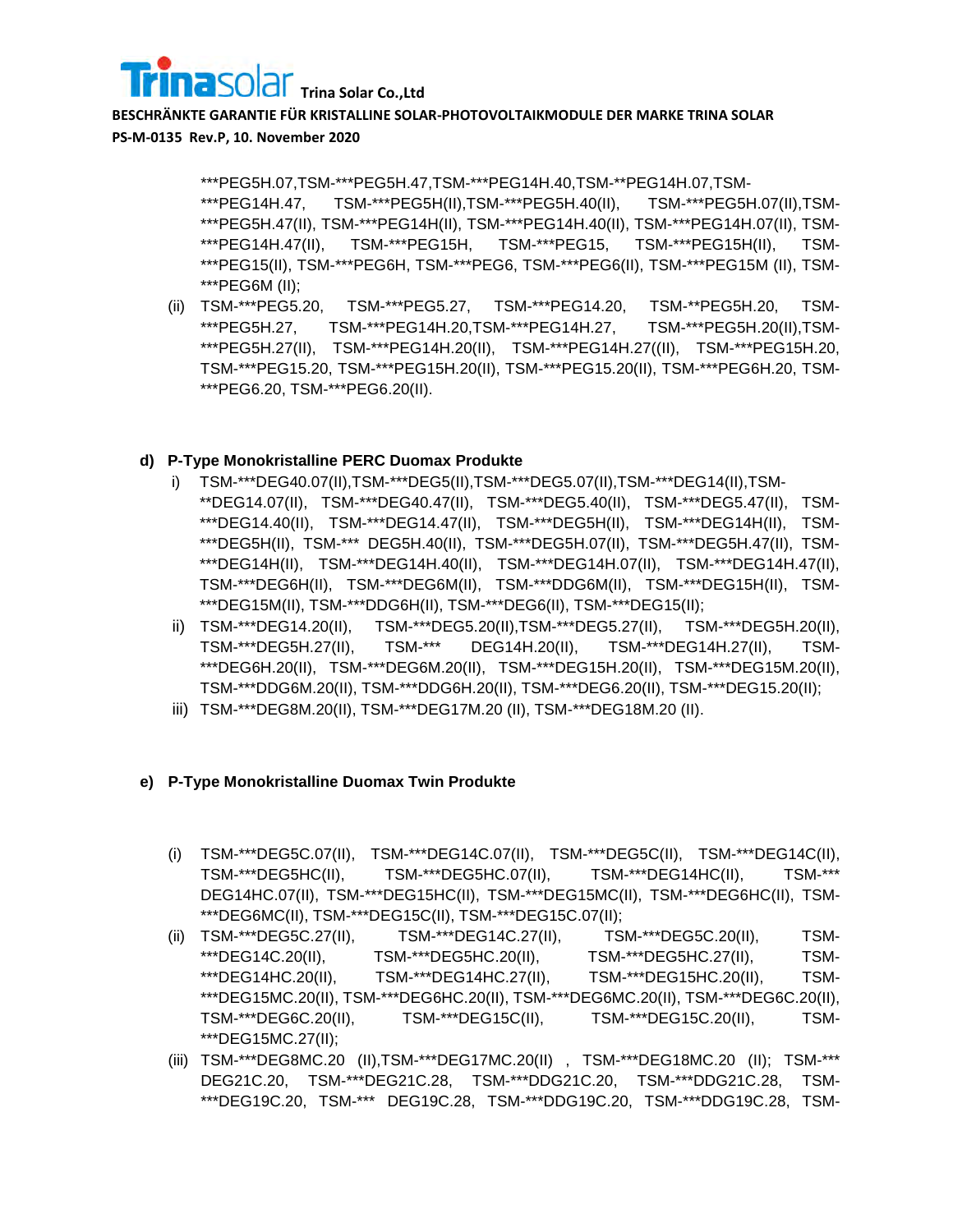

> \*\*\*DEG20C.20, TSM-\*\*\*DEG20C.28, TSM-\*\*\*DDG20C.20, TSM-\*\*\* DDG20C.28, TSM- \*\*\*DEG15VC.20(II).

### **f) N-Type Monokristalline Duomax Twin Produkte**

i) TSM-\*\*\*NEG16MC(II), TSM-\*\*\*NEG7MC(II); TSM-\*\*\*NEG15MC.20(II), TSM-\*\*\*NEG16MC.20(II), TSM-\*\*\*NEG7MC.20(II), TSM- \*\*\*NEG15XC.20(II).

Hinweis: Der Platzhalter "\*\*\*" steht jeweils für die im jeweiligen Produkt-Datenblatt angegebene Leistung (zum Beispiel "TSM-285PE06H").

### **2) Garantie**

## **a) 10 Jahre Beschränkte Produktgarantie**

Für die unter Abschnitt 1) a), b), c) (i), d) (i), e) (i), f) aufgeführten Produkte garantiert Trina Solar, dass für einen Zeitraum von zehn Jahren ab Garantiebeginn (wie in Abschnitt 3) definiert) keine Konstruktions-, Material-, Verarbeitungs- oder Fertigungsfehlern vorhanden sind, welche die Funktionsweise der Produkte wesentlich beeinträchtigen und die Produkte den Trina Solar Ausführungsspezifikationen für die Energieerzeugung und –sicherheit entsprechen.Die 10 Jahre Beschränkte Produktgarantie deckt Glasbruch nur insoweit ab, als der Bruch nicht auf einer äußeren Ursache beruht (d. h. nur der Bruch durch das Glas selbst oder das Modul ist abgedeckt).

Durch den normalen Verschleiß bedingte Verschlechterungen im äußeren Erscheinungsbild der Produkte (einschließlich, jedoch ohne Beschränkung Kratzer, Flecken, mechanischer Verschleiß, Rost,Schimmel, Verformung oder Verfärbung) oder andere Änderungen an den Produkten,, die nach der Lieferung (Incoterms 2020) an den Käufer eintreten, gelten nicht als Fehler im Rahmen dieser Beschränkten Garantie.

## **b) 12 Jahre Beschränkte Produktgarantie**

Für die unter Abschnitt 1) a) b) (i), (ii), (iv), (v) c) (ii), d) (ii) (iii), e) (ii) (iii), f) (ii) aufgeführten Produkte garantiert Trina Solar, dass für einen Zeitraum von zwölf Jahren ab Garantiebeginn (wie in Abschnitt 3) definiert) keine Konstruktions-, Material-, Verarbeitungs- oder Fertigungsfehlern vorhanden sind, welche die Funktionsweise der Produkte wesentlich beeinträchtigen und die Produkte den Trina Solar Ausführungsspezifikationen für die Energieerzeugung und –sicherheit entsprechen.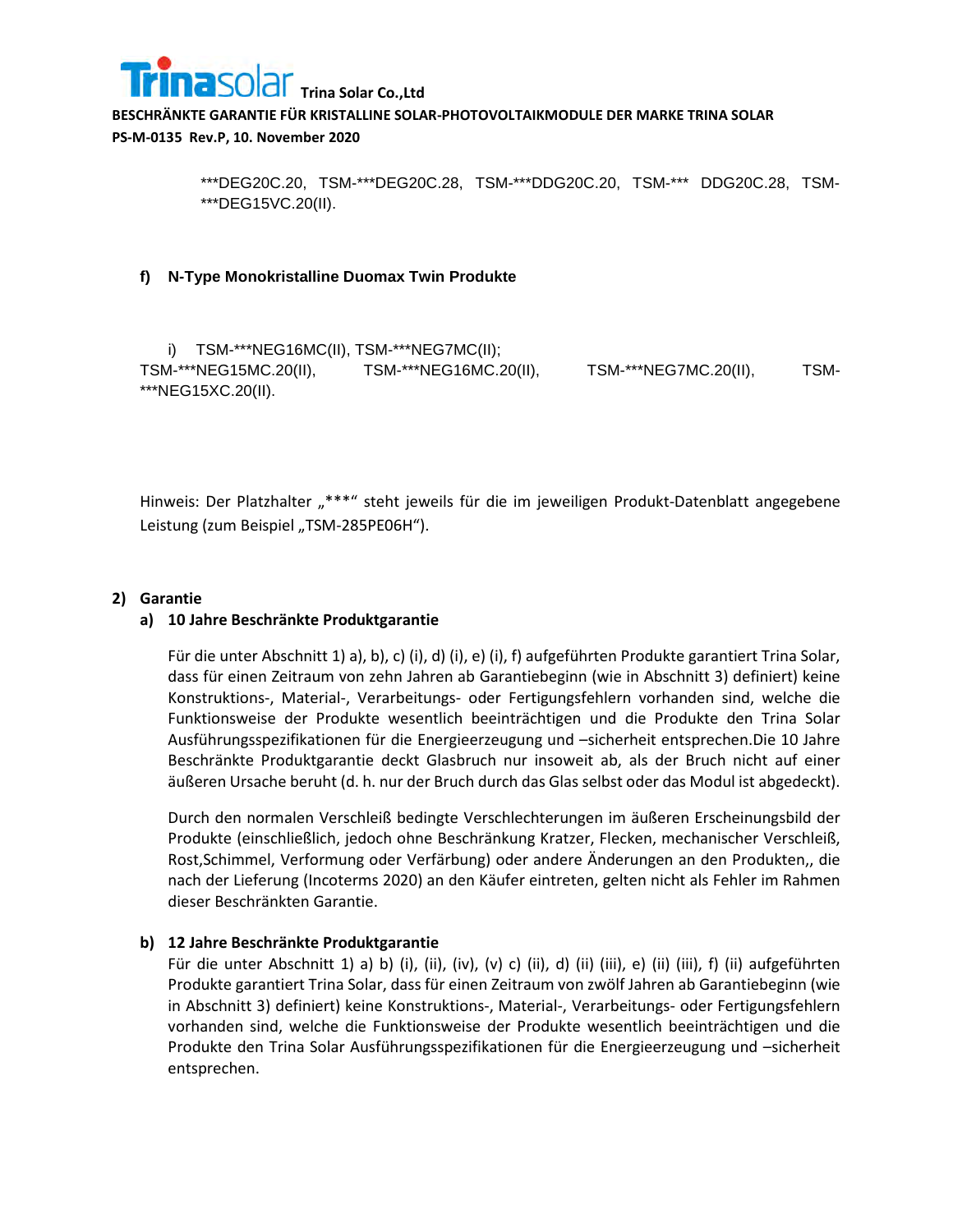

Die 12 Jahre Beschränkte Produktgarantie deckt Glasbruch nur insoweit ab, als der Bruch nicht auf einer äußeren Ursache beruht (d. h. nur der Bruch durch das Glas selbst oder das Modul ist abgedeckt).

Durch den normalen Verschleiß bedingte Verschlechterungen im äußeren Erscheinungsbild der Produkte (einschließlich, jedoch ohne Beschränkung Kratzer, Flecken, mechanischer Verschleiß, Rost,Schimmel, Verformung oder Verfärbung) oder andere Änderungen an den Produkten, die nach der Lieferung (Incoterms 2020) an den Käufer eintreten, gelten nicht als Fehler im Rahmen dieser Beschränkten Garantie.

## **c) 15 Jahre Beschränkte Produktgarantie**

Für die unter Abschnitt 1) b) (iii), (vi) aufgeführten Produkte garantiert Trina Solar, dass für einen Zeitraum von fünfzehn Jahren ab Garantiebeginn (wie in Abschnitt 3) definiert) keine Konstruktions-, Material-, Verarbeitungs- oder Fertigungsfehlern vorhanden sind, welche die Funktionsweise der Produkte wesentlich beeinträchtigen und die Produkte den Trina Solar Ausführungsspezifikationen für die Energieerzeugung und –sicherheit entsprechen.

Die 15 Jahre Beschränkte Produktgarantie deckt Glasbruch nur insoweit ab, als der Bruch nicht auf einer äußeren Ursache beruht (d. h. nur der Bruch durch das Glas selbst oder das Modul ist abgedeckt).

Durch den normalen Verschleiß bedingte Verschlechterungen im äußeren Erscheinungsbild der Produkte (einschließlich, jedoch ohne Beschränkung Kratzer, Flecken, mechanischer Verschleiß, Rost,Schimmel, Verformung oder Verfärbung) oder andere Änderungen an den Produkten, die nach der Lieferung (Incoterms 2020) an den Käufer eintreten, gelten nicht als Fehler im Rahmen dieser Beschränkten Garantie.

## **d) 25 Jahre beschränkte Stromleistungsgarantie für Produkte mit Rückseitenglass**

Für die unter Abschnitt 1) a) und b) aufgeführten Produkte garantiert Trina Solar außerdem für einen Zeitraum von fünfundzwanzig Jahren ab Garantiebeginn (wie in Abschnitt 3), dass der Leistungsverlust, bezogen auf die anfänglich garantierte Stromleistung und definiert als Peak Power Watts Pmax (Wp) plus Peak Power Watts Pmax (Wp) multipliziert mit dem niedrigeren Limit der Stromleistungstoleranz Pmax (%) – wie im einschlägigen Produktdatenblatt genannt und gemäß den Standard-Testbedingungen (STC: Bestrahlung1000w/m²,Temperatur25°C,AM1.5) für das/die Produkt(e) gemessen – folgende Werte nicht übersteigt:

- für P-Type polykristalline Produkte (im Sinne der Definition in Abschnitt 1) a): 2,5 % im ersten Jahr, danach 0,65% pro Jahr, endend mit 81,90% im 25. Jahr nach dem Tag des Garantiebeginns;
- für P-Type monokristalline PERC Produkte (im Sinne der Definition in Abschnitt 1) b) (i), (ii) und (iii)): 2,5 % im ersten Jahr, danach 0,60% pro Jahr, endend mit 83,10% im 25. Jahr nach dem Tag des Garantiebeginns;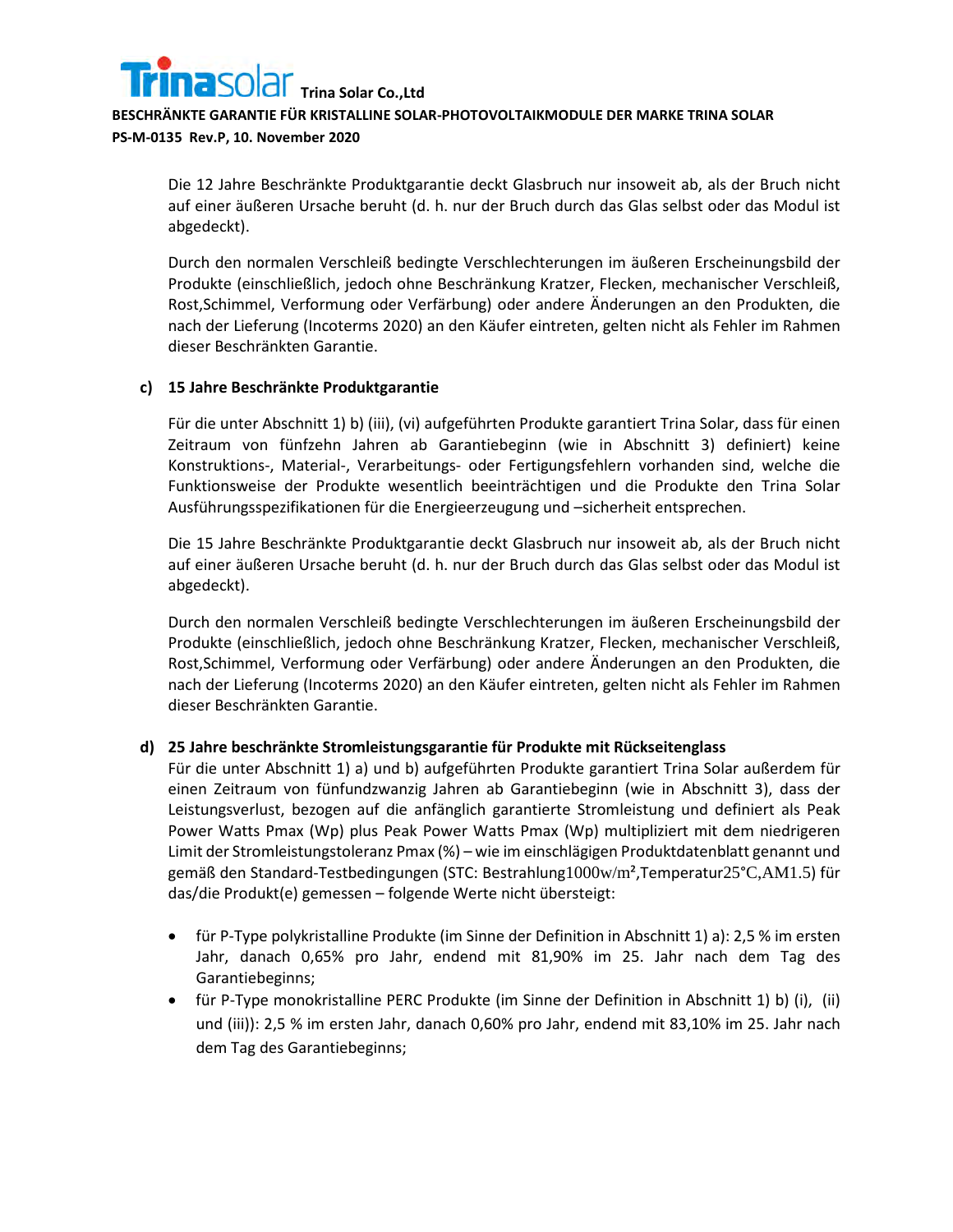

**PS-M-0135 Rev.P, 10. November 2020**

- für P-Type monokristalline PERC Produkte (im Sinne der Definition in Abschnitt 1) b) (iv), (v): 2,0 % im ersten Jahr, danach 0,55% pro Jahr, endend mit 84,8% im 25. Jahr nach dem Tag des Garantiebeginns
- Für P-Type monokristalline PERC Produkte (im Sinne der Definition in Abschnitt 1) b) (iv) und (v): 2% im ersten Jahr, danach 0.55% pro Jahr, endend mit 84.8% im 25. Jahr nach dem Tag des Garantiebeginns.

Maßgeblich ist ausschließlich die unter Standard-Testbedingungen von Trina Solar oder einem von Trina Solar bestellten und dem Käufer anerkannten Testinstitut gemessene aktuelle Stromleistung. (Anmerkung: Gemäß STC sollte die Unsicherheit des Messsystems in alle tatsächlichen Leistungsmessungen einbezogen werden.)

## **e) 30 Jahre beschränkte Stromleistungsgarantie für Produkte mit Doppelglas**

Für die unter Abschnitt 1) c) und d) aufgeführten Produkte und die Vorderseite (ohne J-Box) für die in Abschnitt 1) e) und f) aufgeführten Produkte garantiert Trina Solar außerdem für einen Zeitraum von dreißig Jahren ab Garantiebeginn (wie in Abschnitt 3), dass der Leistungsverlust, bezogen auf die anfänglich garantierte Stromleistung und definiert als Peak Power Watts Pmax (Wp) plus Peak Power Watts Pmax (Wp) multipliziert mit dem niedrigeren Limit der Stromleistungstoleranz Pmax (%) – wie im einschlägigen Produktdatenblatt genannt und gemäß den Standard-Testbedingungen (STC: Bestrahlung1000w/m²,Temperatur25°C,AM1.5) für das/die Produkt(e) gemessen – folgende Werte nicht übersteigt:

aa) Vorderseite

- für P-Typ Poly Duomax Produkte (wie in Abschnitt 1) c),für P-Typ Mono PERC Duomax Produkte (wie in Abschnitt 1) d) (i), (ii), für die Vorderseite (ohne J-Box) von P-Typ Mono PERC Duomax Twin Produkten (wie in Abschnitt 1) e) (i) (ii) definiert): 2,5 % im ersten Jahr; vom 2. Jahr bis zum 30. Jahr wird der durchschnittliche jährliche Leistungsrückgang nicht mehr als 0,5 % betragen; am Ende des 30. Jahres wird die tatsächliche Leistung nicht weniger als 83 % betragen;
- für P-Typ Mono PERC Duomax-Produkte (wie in Abschnitt 1) d) (iii) definiert, für die Vorderseite (ohne J-Box) von P-Typ Mono PERC Duomax Twin-Produkten (wie in Abschnitt 1) e) (iii) definiert): 2 % im ersten Jahr; vom 2. bis zum 30. Jahr wird der durchschnittliche jährliche Leistungsabfall nicht mehr als 0,45 % betragen; am Ende des 30. Jahres wird die tatsächliche Leistung nicht weniger als 85 % betragen;
- für die Vorderseite (ohne J-Box) von Mono Duomax Twin-Produkten des Typs N (wie in Abschnitt 1 f) definiert): 1,5% im ersten Jahr; vom 2. Jahr bis zum 30. Jahr wird der durchschnittliche jährliche Leistungsrückgang nicht mehr als 0,5% betragen; am Ende des 30. Jahres wird die tatsächliche Leistung nicht weniger als 84% betragen.

bb) Rückseite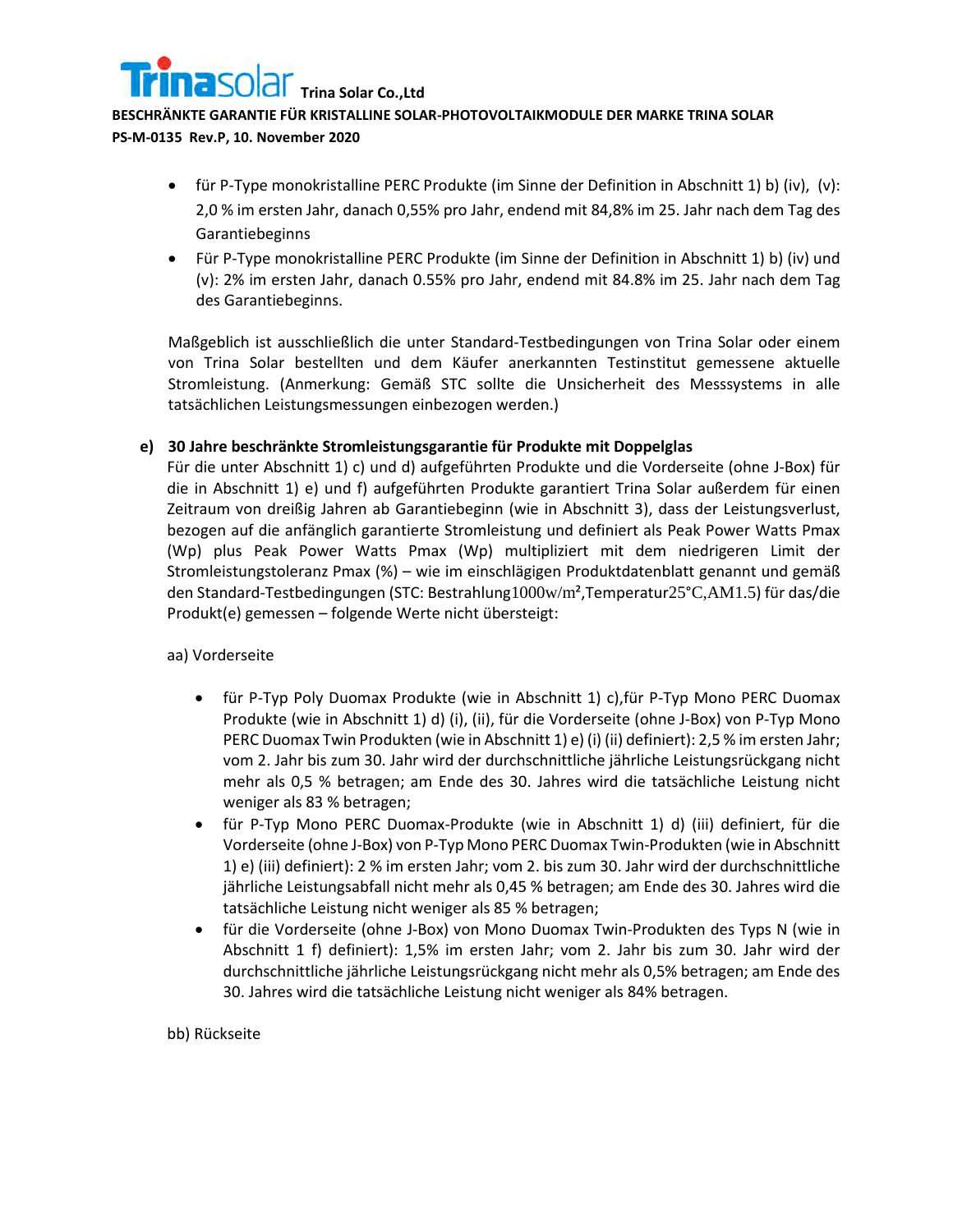

**PS-M-0135 Rev.P, 10. November 2020**

Für Mono P-Typ Mono PERC Duomax Twin-Produkte (wie in Abschnitt 1) e) (iii) definiert) garantiert Trina Solar für einen Zeitraum von dreißig Jahren ab Garantiebeginn (wie in Abschnitt 4) definiert) den Verlust der Leistung auf der Rückseite des Produkts (mit Anschlussdose) wie folgt:

- vom 1. Jahr bis zum 10. Jahr beträgt die Leistungsverschlechterung nicht mehr als die anfängliche Rückseitenleistung P multipliziert mit 15%;
- vom 11. bis zum 30. Jahr wird die Leistungsverschlechterung nicht mehr als die anfängliche Rückleistung P multipliziert mit 30% betragen.

Nur für Definitionszwecke: Anfangsleistung auf der Rückseite P = auf dem Typenschild angegebene Leistung (Modul-Vorderseitenleistung)\* spezifizierte Bifazialität (wie die spezifizierte Untergrenze der Bifazialität im relevanten Produktdatenblatt angegeben).

Maßgeblich ist ausschließlich die unter Standard-Testbedingungen von Trina Solar oder einem von Trina Solar bestellten und dem Käufer anerkannten Testinstitut gemessene aktuelle Stromleistung. (Anmerkung: Gemäß STC sollte die Unsicherheit des Messsystems in alle tatsächlichen Leistungsmessungen einbezogen werden.)

- **3) Garantiebeginn**Garantiebeginn ist der Tag der Installation des Produkts/der Produkte beim Käufer oder der drei Monate auf die Lieferung des Produkts/der Produkte an den Käufer folgende Tag, wobei jeweils das frühere Datum maßgeblich ist.
- **4) Ausschlüsse und Einschränkungen**Die vorgenannten beschränkten Garantien gelten nicht für Produkte, die Folgendem ausgesetzt waren:
	- a) Nichtzahlung des Kaufpreises gegenüber Trina Solar oder deren Tochtergesellschaften, welche die Module auf den Markt gebracht haben, obwohl (i) die Zahlung fällig war und (ii) der direkte Kunde, der die Module von Trina Solar oder deren Tochtergesellschaft erhalten hat ("Direktkunde"), nicht dazu berechtigt war, den Kaufpreis oder eine Teilsumme des Kaufpreises einzubehalten. Trina Solar muss den Käufer über die nicht erfolgte Zahlung informieren und den Namen und die vollständige Adresse des säumigen Direktkunden mitteilen. Für den Fall, dass Trina Solar den Anspruch auf Garantieleistung basierend auf dieser Bestimmung ablehnen kann, kann der Käufer den nicht gezahlten Betrag bezahlen, um die Ansprüche aus dieser beschränkten Herstellergarantie geltend zu machen;
	- b) Nichterbringung eines Kaufnachweises oder einer Produktinformation;
	- c) Nichteinhaltung der Anforderungen des während der Gültigkeit dieser beschränkten Garantie gem. Abschnitt 10 gültigen Benutzerhandbuchs von Trina Solar;
	- d) Nichteinhaltung der ordnungsgemäßen Bedienung und Wartung (einschließlich, jedoch nicht beschränkt auf die Betriebs- und Wartungsanforderungen, die in dem geltendem Benutzerhandbuch von Trina Solar oder anderen anwendbaren deutschen Gesetzen und Verordnungen gefordert werden);
	- e) Wartung durch Techniker, die nach deutschem Recht oder anwendbarer Verordnungen nicht ausreichend qualifiziert sind;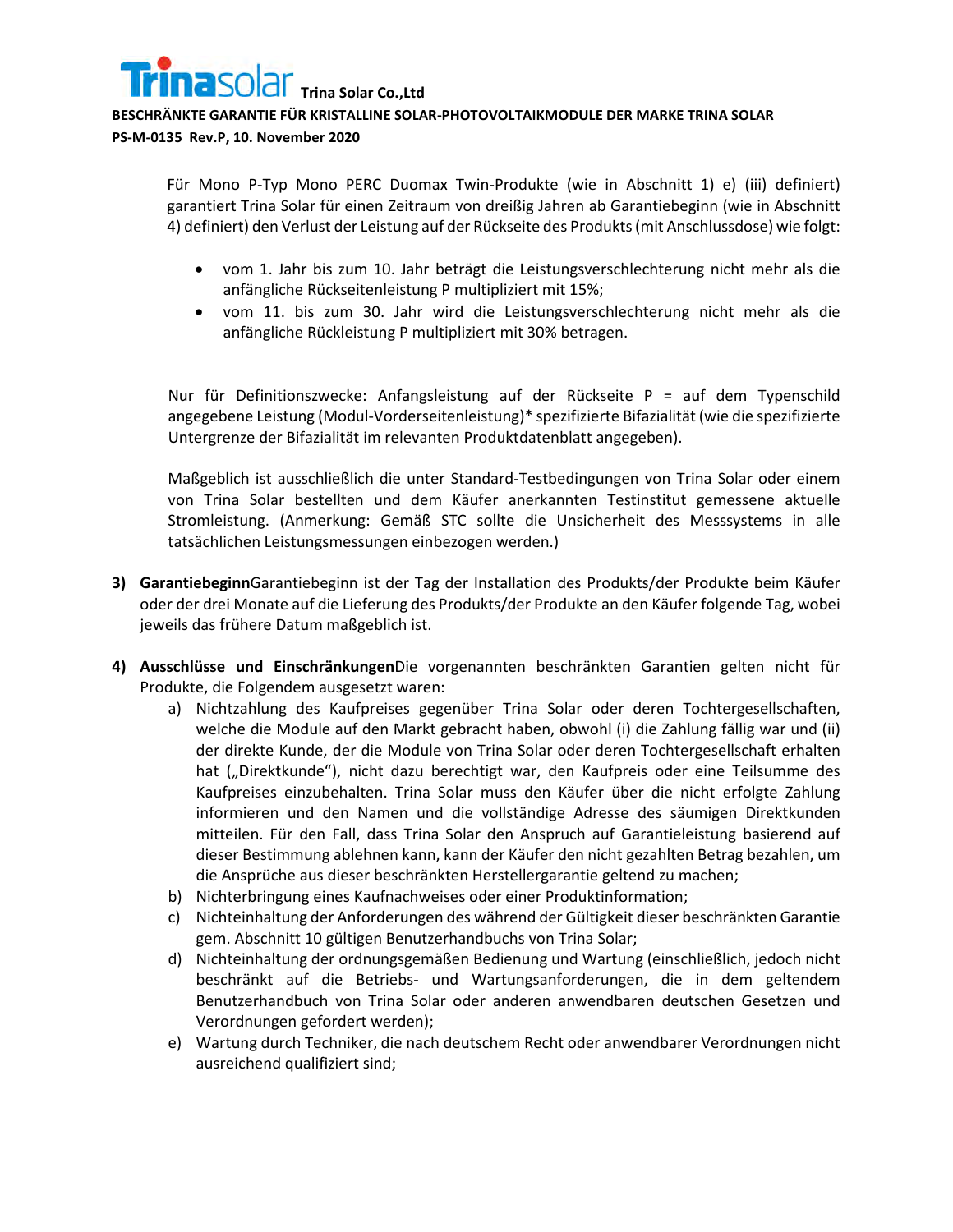

**PS-M-0135 Rev.P, 10. November 2020**

- f) Typenbezeichnung, Typenschild oder Seriennummern des Produkts wurden geändert, entfernt oder unleserlich gemacht (es sei denn, dies beruht auf einem Tun oder Unterlassen seitens Trina Solar);
- g) Produktinstallation an mobilen Einheiten (mit Ausnahme von Photovoltaik-Trackingsystemen) wie Fahrzeugen, Schiffen oder Offshore-Konstruktionen;
- h) Spannungen über die maximale Systemspannung hinaus oder Spannungsspitzen;
- i) fehlerhaften Konstruktionen, auf denen die Produkte befestigt sind, wenn der Defekt auf die fehlerhafte Konstruktion zurückgeht;
- j) schimmelbedingter Verfärbung der Produkte oder ähnlichen äußeren Einwirkungen;
- k) unbefugten Modifizierungen:
	- ii) Betrieb/Wartung durch Verwendung von nicht zugelassen Ersatzteilen;
	- iii) Anwendung unter extremen Umweltbedingungen oder schnellen Änderungen solcher Anwendungsumgebungen, die zu Korrosion, Oxidation oder Einwirkung durch chemische Produkte führen;
	- iv) anderen Handlungen, die außerhalb der angemessenen Kontrolle von Trina Solar liegen (einschließlich direkter oder indirekter Schäden durch Krieg, Feuer, Überschwemmung, Hurrikan, Vulkanausbruch, Absacken des Untergrundes, Muren, Blitzschlag, Erdbeben, starker Schneefall, Hagel, starke Böen usw.);
- l) der Benutzung der Produkte in einer Weise, dass dadurch Immaterialgüterrechte (z. B. Patente, Marken) von Trina Solar oder Dritten verletzt werden. Als rechtsverletzende Benutzung gilt auch die Installation von Produkten, die ohne Zustimmung von Trina Solar von außerhalb des Europäischen Wirtschaftsraums in einem Vertragsstaat des Abkommens über den Europäischen Wirtschaftsraum in Verkehr gebracht worden sind (Parallelimport);
- m) jeder spätere Verkauf der Produkte aus einem Land, in dem Trina Solar zum ersten Mal vermarktet wurde, in ein anderes Land ist ohne die Zustimmung von Trina Solar verboten ("Verbot des Parallelimports"). Das Verbot des Parallelimports gilt jedoch nicht für den Verkauf innerhalb der Europäischen Union ("EU"), wobei der Verkauf von Produkten aus einem EU-Land in ein anderes Land nicht der Zustimmung von Trina Solar bedarf. Für den Verkauf von Produkten von außerhalb der EU in ein EU-Land oder von einem EU-Land nach außerhalb der EU muss jedoch die Zustimmung von Trina Solar eingeholt werden.

## **5) Reparatur-, Ersatz- oder Erstattungsansprüche**

- a) Der einzige und ausschließliche dem Käufer aufgrund dieser beschränkten Garantie zustehende Anspruch (zu beachten ist jedoch Abschnitt 5 d) bezüglich des möglichen Bestehens anderer gesetzlicher Rechte) besteht darin, dass Trina Solar im Hinblick auf das betreffende Produkt (oder einen Teil hiervon im Falle von Montagesystem Produkten) nach eigenem Ermessen entweder:
	- i) einen Wartungsplan festlegt und die defekten Produkte auf Kosten von Trina Solar (nach Maßgabe des nachstehenden Absatzes) repariert; oder
	- ii) den Differenzwert zwischen der tatsächlichen STC-Leistung und der Garantieleistung der fehlerhaften Produkte erstattet (Differenzwert = Der Marktpreis zum Zeitpunkt der Geltendmachung von beschränkten Garantieansprüchen (pro Watt) \* (Summe der verbleibenden theoretischen Garantieleistung gemäß Abschnitt 2) d), e) - Summe der tatsächlich gemessenen STC-Leistung gemäß Abschnitt 2) d), e)); oder
	- iii) den aktuellen Marktpreis des Produkts zum Zeitpunkt des Eintritts des Defekts erstattet (Für die Zwecke dieser beschränkten Garantie ist der Marktwert gleich dem Marktpreis zum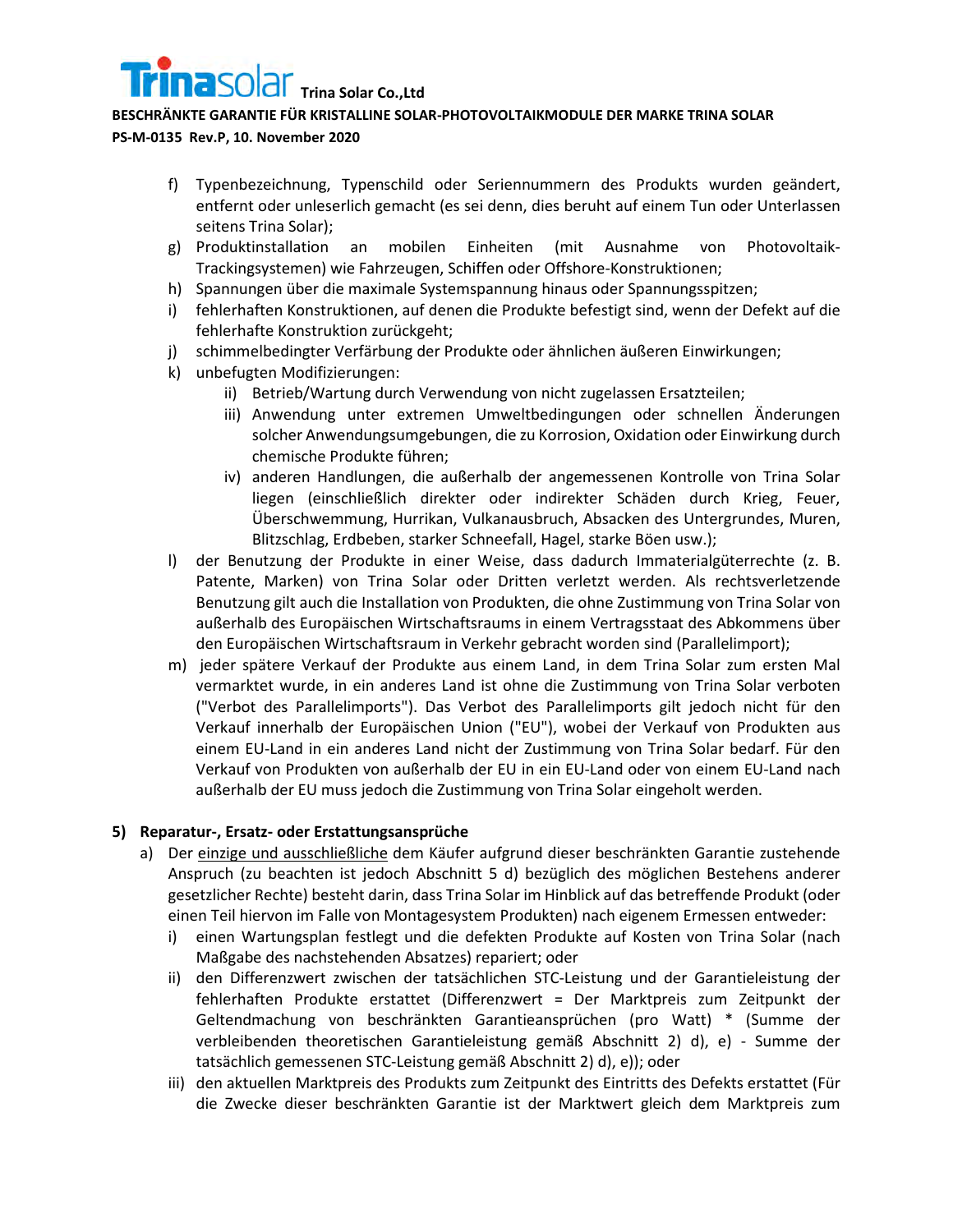

#### **PS-M-0135 Rev.P, 10. November 2020**

Zeitpunkt der Geltendmachung des Garantieanspruchs (Stückpreis pro Watt) \* die ursprünglich garantierte Leistung auf dem Typenschild \* verbleibende Garantiezeit (Jahr) / ursprünglich gesamte von Trina Solar gewährte Garantiezeit.); oder

- <span id="page-9-0"></span>iv) kostenlose Produkte zur Verfügung stellt, um die Differenz zwischen der tatsächlichen STC-Leistung fehlerhafter Produkte und der Garantieleistung auszugleichen (Differenzleistung = Summe der verbleibenden theoretischen Garantieleistung gemäß Abschnitt 2) d), e) - Summe der tatsächlich gemessenen STC-Leistung gemäß Abschnitt 2) d), e)); oder
- <span id="page-9-1"></span>v) die fehlerhaften Produkte oder Teile davon durch neue oder wiederaufgearbeitete Produkte/Teile auf Kosten von Trina Solar (nach Maßgabe des nachstehenden Absatzes) ersetzt. Die Gesamtnennleistung der ersetzten Produkte darf nicht geringer sein als die gesamte verbleibende theoretische Garantieleistung der defekten Produkte. Trina Solar behält sich das Recht vor, ähnliche Produkte als Ersatz für die defekten Produkte zu liefern, wenn die defekten Produkte eingestellt werden oder anderweitig nicht verfügbar sind.
- b) Sollte Trina Solar die Optionen [a\)iv\),](#page-9-0) iv) oder [a\)v\)](#page-9-1) wählen, so trägt Trina Solar die gesamten Versicherungs- und Transportgebühren (mit Ausnahme der Luftfracht), Zollgebühren und jegliche sonstigen Kosten für die Rücksendung des/der fehlerhaften Produkt(s/e) an Trina Solar und den Versand der reparierten Produkte oder von Ersatzprodukten an den Käufer (der Käufer kann Erstattung durch Trina Solar verlangen, indem er einen Nachweis der entstandenen Kosten vorlegt, z.B. die Rechnung eines Dienstleisters). Die Rückübereignung des/der zurückgegebenen Produkt(s/e) an Trina Solar erfolgt kostenfrei. Sollte es sich bei dem Käufer um einen Verbraucher handeln, so erstattet Trina Solar dem Käufer zusätzlich – nach vorheriger Abstimmung – für die mit dem Entfernen defekter und Installieren neuer bzw. reparierter Produkte verbundenen Kosten einen pauschalen Betrag von EUR 50,00 pro Anlage und Garantiefall zzgl. EUR 10,00 je Produkt und Garantiefall.Durch Reparatur oder Ersatz eines fehlerhaften Produkts durch Trina Solar werden die Garantiefristen nach Abschnitt 2 a), b), c), d) und e) weder verlängert noch erneut in Lauf gesetzt. Für das reparierte oder ersetzte Produkt gilt die Garantie entsprechend der verbleibenden Restlaufzeit der Garantie für das ursprüngliche neue Produkt.
- c) Weitere Ansprüche aus dieser beschränkten Garantie gegen Trina Solar bestehen nicht. Trina Solar haftet nach dieser beschränkten Garantie weder für direkte oder indirekte Schäden (einschließlich entgangenen Gewinns, Betriebsunterbrechung, Unterbrechung der Stromerzeugung, Firmenwert-, Reputations- oder Verzugsschäden), gleich aus welchem Rechtsgrund. Dieser Ausschluss gilt, soweit gesetzlich zulässig, und auch dann, wenn die nachstehend aufgeführten Rechte ihren wesentlichen Zweck verfehlt haben.
- d) UNABHÄNGIG VON DIESER BESCHRÄNKTEN GARANTIE KÖNNEN DEM KÄUFER WEITERE RECHTSANSPRÜCHE ZUSTEHEN UND DIESE BESCHRÄNKTE GARANTIE LÄSST JEGLICHE ZUSÄTZLICHEN RECHTE UNBERÜHRT, INSBESONDERE NACH DEM PRODUKTHAFTUNGSGESETZ UND, FALLS DER KÄUFER VERBRAUCHER IST, NACH DEN FÜR DEN VERBRAUCHSGÜTERKAUF GELTENDEN GESETZLICHEN REGELUNGEN.
- **6) Rechte und Ansprüche gegen Dritte**Diese beschränkte Garantie ist eine selbständige Garantie, rechtlich unabhängig von jeglichen sonstigen das Produkt/die Produkte betreffenden vertraglichen Vereinbarungen mit Dritten. Sie lässt jegliche Rechte, Verpflichtungen und Ansprüche des Käufers unberührt, die diesem – unabhängig von ihrer Rechtsgrundlage – wegen Fehlern, Vertragswidrigkeit oder Rechtswidrigkeit der Produkte gegen Dritte zustehen. Die hiernach gewährten Rechte und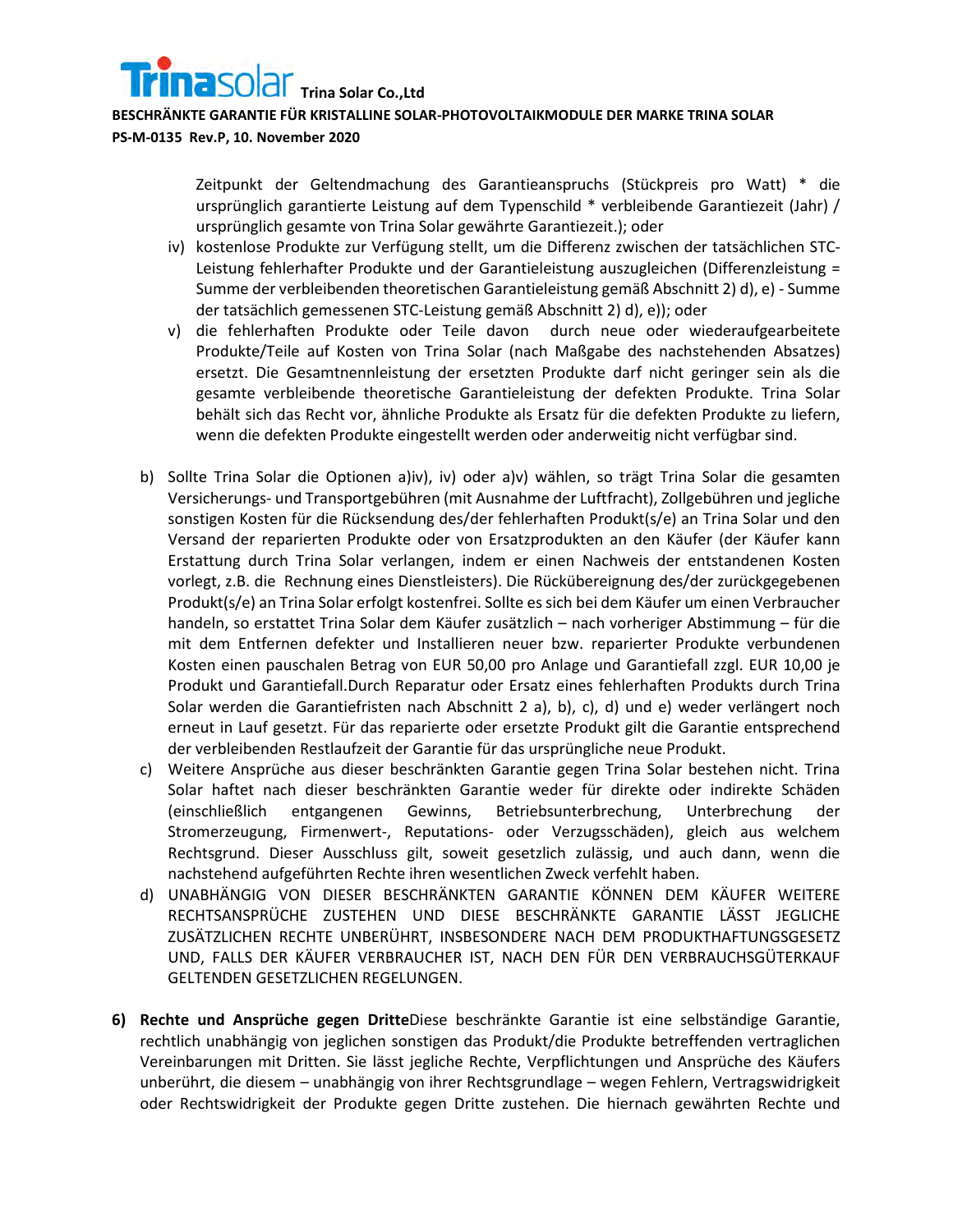

## **PS-M-0135 Rev.P, 10. November 2020**

Ansprüche gelten zusätzlich zu jeglichen sonstigen Rechten und Ansprüchen gegen Dritte, welche dem Käufer aufgrund von Vereinbarungen mit den betreffenden Dritten oder von Gesetzes wegen zustehen.

## **7) Garantieabwicklung, Fristen, Erlöschen von Garantieansprüchen**

a) Der Käufer informiert Trina Solar über das Trina Solar Kundendienstportal unter der Internet-Adresse [http://customerservice.trinasolar.com,](http://customerservice.trinasolar.com/) alternativ schriftlich per Brief oder Fax, gerichtet an den nachfolgend aufgeführten Kundendienst:

> **Europa Kundendienst** Trina Solar (Schweiz) AG Birkenweg 4, 8304 Wallisellen, Switzerland T +41 43 299 68 00 F +41 43 299 68 10 [http://customerservice.trinasolar.com](http://customerservice.trinasolar.com/)

Dabei ist jeder geltend gemachte Anspruch genau zu bezeichnen, einschließlich Nachweisen für den Kauf (insb. Rechnung mit Angaben zu Kaufdatum, Produkten, Seriennummern) und die Fehlfunktion oder den Qualitätsmangel des Produkts/der Produkte (d. h. im Zusammenhang mit Transport, Lagerung, Installation und Betrieb).

- b) Ansprüche aufgrund dieser beschränkten Garantie sind binnen zwei (2) Monaten nach Kenntnis der anspruchsbegründenden Tatsachen geltend zu machen.
- c) Die Rücksendung fehlerhafter Produkte wird nur akzeptiert, wenn dies zuvor schriftlich von Trina Solar autorisiert wurde.
- **8) Höhere Gewalt**Trina Solar übernimmt dem Käufer gegenüber keinerlei Verantwortung oder Haftung gemäß dieser beschränkten Garantie für jegliche Nichterfüllung oder Verzögerung, soweit diese auf Ereignissen höherer Gewalt beruhen, z.B. auf Krieg, Aufständen, Streiks, Nichtverfügbarkeit geeigneter und ausreichender Arbeitskräfte, Materialien oder Kapazitäten oder auf technischen Ausfällen oder Leistungsverlusten oder auf jeglichen sich seiner Kontrolle entziehenden unvorhergesehenen Ereignissen, einschließlich – wobei dies keine abschließende Aufzählung ist – jeglicher technischen oder physischen Ereignisse oder Zustände, die zum Zeitpunkt des Verkaufs des/der fehlerhaften Produkt(s/e) oder der Meldung des auf diese beschränkte Garantie gestützten Garantieanspruchs nicht allgemein bekannt oder verstanden waren.
- **9) Übertragbarkeit der Garantie**Diese beschränkte Garantie ist übertragbar, sofern die Produkte an ihrem ursprünglichen Installationsort verbleiben.

## **10) Gültigkeit**

Diese beschränkte Garantie gilt für Produkte, die ab dem 1. November 2020 an den Käufer geliefert worden sind.